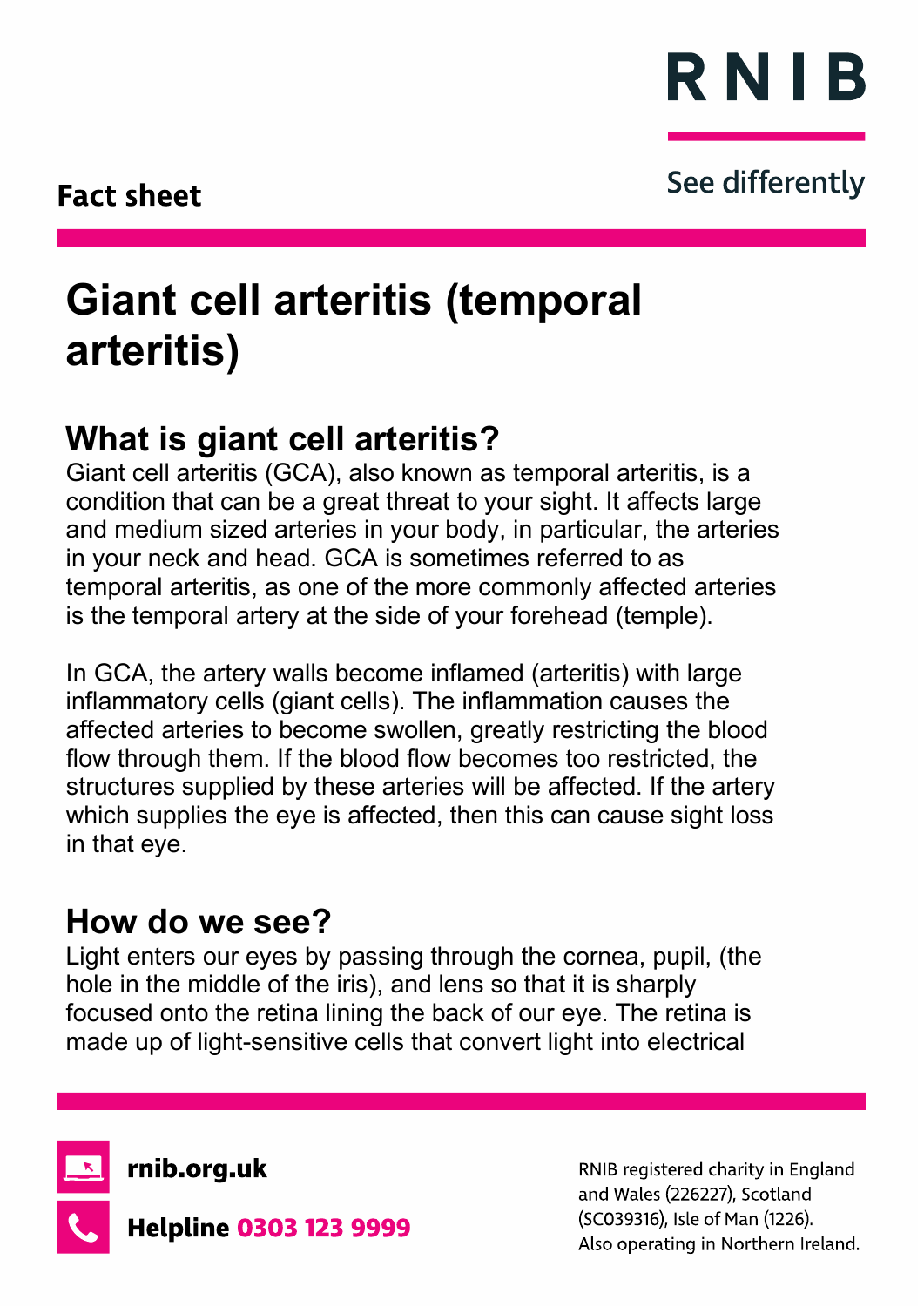impulses which then travel along the optic nerve to our brain. Our brain processes these signals so that we are able to "see" the world around us.



Image description: Diagram of cross section of eye (labels: cornea, pupil, iris, lens, vitreous gel, retina, macula, fovea, optic nerve)

### **How does giant cell arteritis affect vision?**

Arteries are blood vessels that carry blood full of oxygen from the heart to the different tissues in the body. A good blood supply with oxygen is essential for these tissues to survive. If an artery becomes inflamed (arteritis) and restricts the blood supply to a particular tissue, the function of that tissue will be affected because not enough oxygen is getting to the cells. This reduction in blood supply is known as ischaemia, which results in a lack of oxygen, known as hypoxia.

The ophthalmic artery supplies blood to the various tissues of the eyes, including the optic nerve, and this artery is prone to being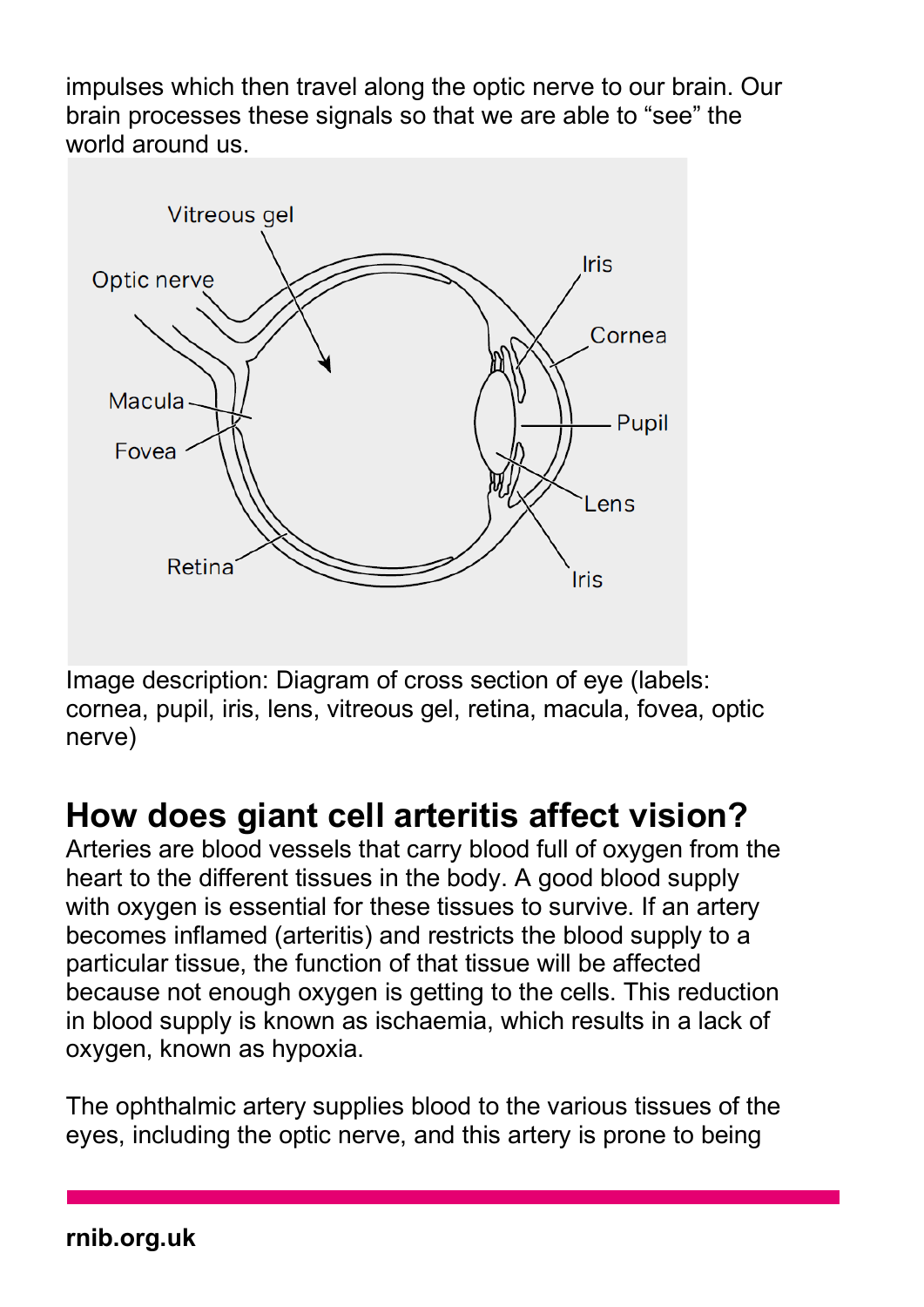affected by GCA. If there is ischaemia of the optic nerve, there can be sudden and severe sight loss as a result. Unfortunately, the optic nerve cannot recover from the lack of blood supply, so the sight loss is usually permanent.

# **What causes giant cell arteritis?**

The cause of GCA is unknown. It is not a common condition and it rarely affects people under the age of 50. It can affect people from 60 years of age, but more usually, a person will be in their 70s when they experience GCA. Women are more commonly affected by GCA than men.

# **What are the signs and symptoms of giant cell arteritis?**

### **Headache**

One of the first signs of GCA is a severe headache which may come on suddenly or gradually. It is often at the side of your forehead, at your temples, and it may affect one or both sides of your head. The headache associated with GCA will probably not feel like any headache you've had before.

### **Scalp and temple tenderness**

You may also feel that your temples and scalp are tender to touch, so that combing or brushing your hair feels uncomfortable.

### **Pain around the eyes**

Some people with GCA also experience pain around their eyes within the eye sockets.

### **Pain on chewing**

Another early sign of GCA is pain on chewing. This can be a cramp-like pain in your jaw which can make you stop eating. You may hear this referred to as jaw claudication and it is due to ischaemia in the muscles that help you to chew. Ischaemia can also cause pain in your tongue or mouth.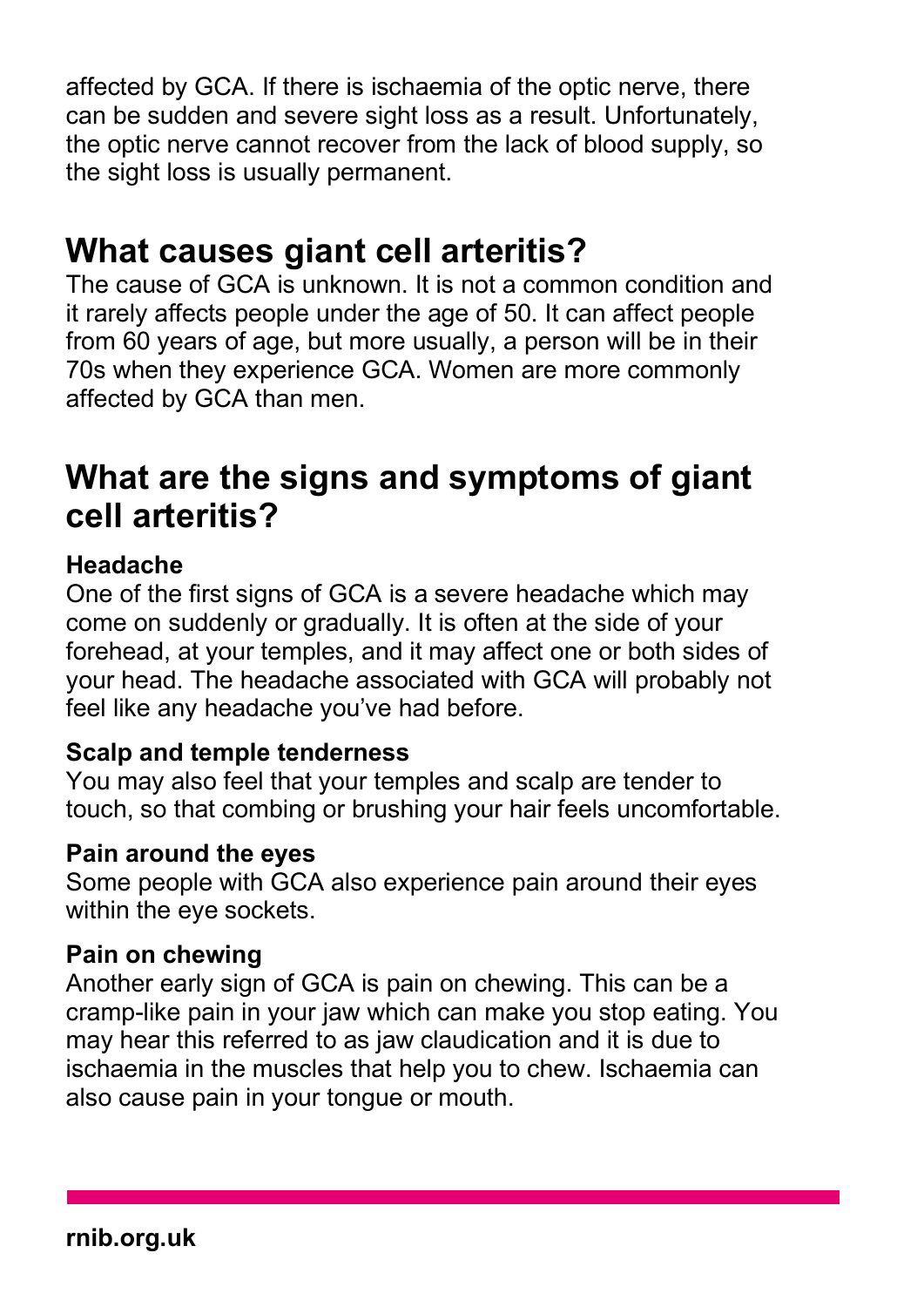**If you have any of the symptoms outlined above, you should contact your GP urgently.**

#### **Vision disturbances**

You may experience a temporary loss of vision in one eye which returns after a while. This is called amaurosis fugax and it is another sign of ischaemia. You may also experience double vision that you haven't had before because the muscles controlling your eye movements are affected.

#### **Loss of vision (arteritic anterior ischaemic optic neuropathy)**

About 30-50 per cent of people who have untreated GCA will develop a permanent and severe loss of vision in one eye. Without immediate treatment, about a third of these people will develop sight loss in the other eye, often within a week of the first eye.

#### **Therefore, it is vital that you see an ophthalmologist (hospital eye doctor) immediately in A&E if you experience sudden sight loss in one eye.**

If you have sight loss caused by GCA, your ophthalmologist may refer to this eye condition as arteritic anterior ischaemic optic neuropathy (arteritic AION), so called because the arteritis of GCA has led to ischaemia, causing damage the optic nerve (optic neuropathy).

Loss of vision due to GCA is usually permanent and severe. Very rarely, prompt treatment with a high dose of steroids can lead to a partial recovery of sight.

**Sudden loss of vision should always be investigated immediately by an ophthalmologist, even if your sight returns after a while, and even if you are not experiencing any of the other symptoms of GCA.** Some people lose their sight without having previously noticed any other symptom of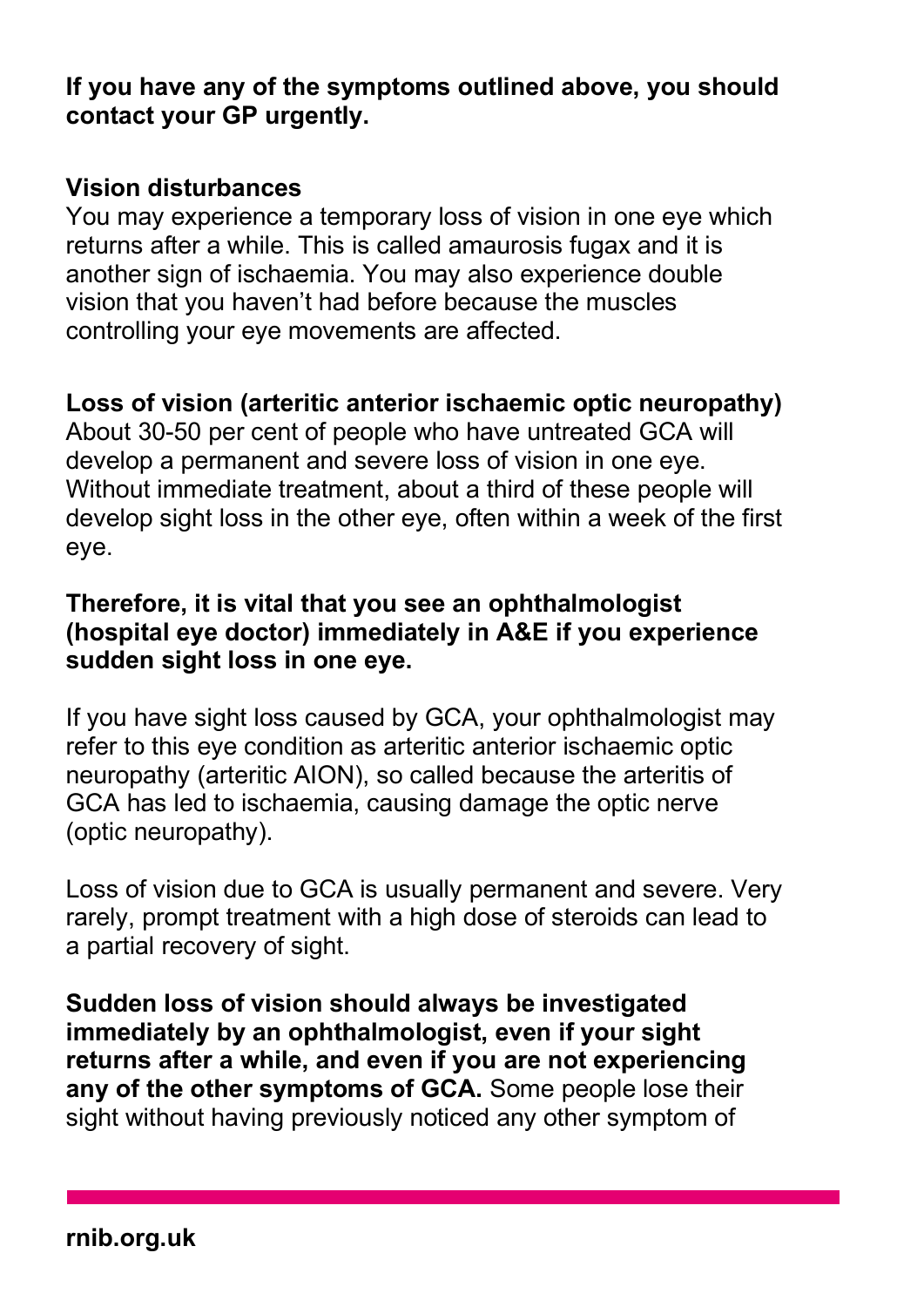GCA. If you experience sudden sight loss, **you should go to A&E or to a hospital eye casualty department straight away to be seen urgently so that if treatment is needed, it can be given as soon as possible.**

#### **Other general health issues**

Some people with GCA also experience weight loss, tiredness, night sweats, fever and depression.

Usually, people have some symptoms of GCA before their sight is affected, so it's very important to see your GP straight away if you experience any of them.

### **How is giant cell arteritis diagnosed?**

If it is suspected that you have GCA, you will be given treatment straight away, even before all the results of the diagnostic tests are obtained. This is because it is important to try and reduce any possible inflammation as quickly as possible, and to prevent blood flow in other arteries becoming restricted.

There are several things that your ophthalmologist or GP will check:

- The artery in your temple (the superficial temporal artery) may look and feel raised so that it cannot be flattened down on your head and you may not be able to feel a pulse there when you touch it.
- Blood tests which check for signs of inflammation in your blood:
	- **(1) Erythrocyte sedimentation rate (ESR)**. A sample of your blood is taken and placed in a test tube with a chemical to stop it clotting. The red cells (erythrocytes) in your blood gradually sink down in the tube, like sediment. The distance in millimetres that they fall in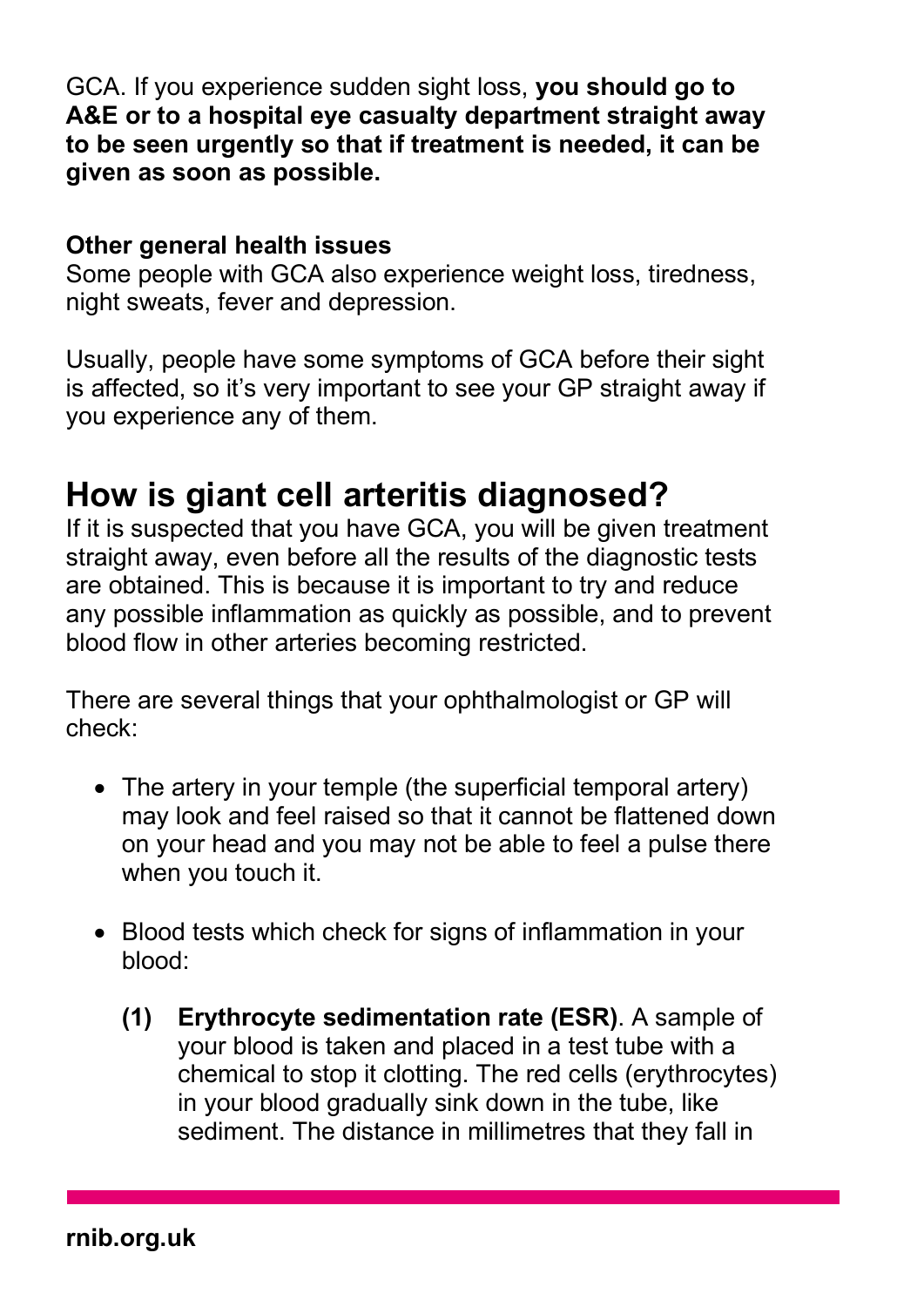one hour is measured (mm/hr). When there is inflammation somewhere in your body, certain proteins will be found in your blood. These proteins bind to your red blood cells, making them stick together in clumps which are heavier than individual cells. These heavier clumps of cells will fall further in the test tube in an hour, giving a higher ESR result. Your doctor will be able to explain your ESR result and whether or not it suggests you have GCA. A measurement of 50mm/hr or more is considered to be high.

- **(2) C-reactive protein (CRP)**. This test measures the level of C-reactive protein (CRP) in a sample of your blood. CRP is released from your liver into your bloodstream when inflammation starts within your body or when a long-standing inflammation flares up. CRP is not typically found in your blood when you have no inflammation in your body. Your doctor will be able to tell you whether your CRP level indicates that you may have GCA.
- **(3) Plasma viscosity (PV)**. This test gives very similar information as the ESR test and may be done instead of the ESR test at some hospitals. When there is inflammation in your blood, there is an increase in certain proteins. This causes the viscosity (the thickness of the liquid) of the plasma to rise. A higher result means a higher level of inflammation present in your body.

These blood tests are non-specific tests, meaning they don't pinpoint exactly where inflammation is in your body. Also, in some people the results are inconclusive. Therefore, other tests such as a temporal artery biopsy or an ultrasound scan are used to confirm the diagnosis.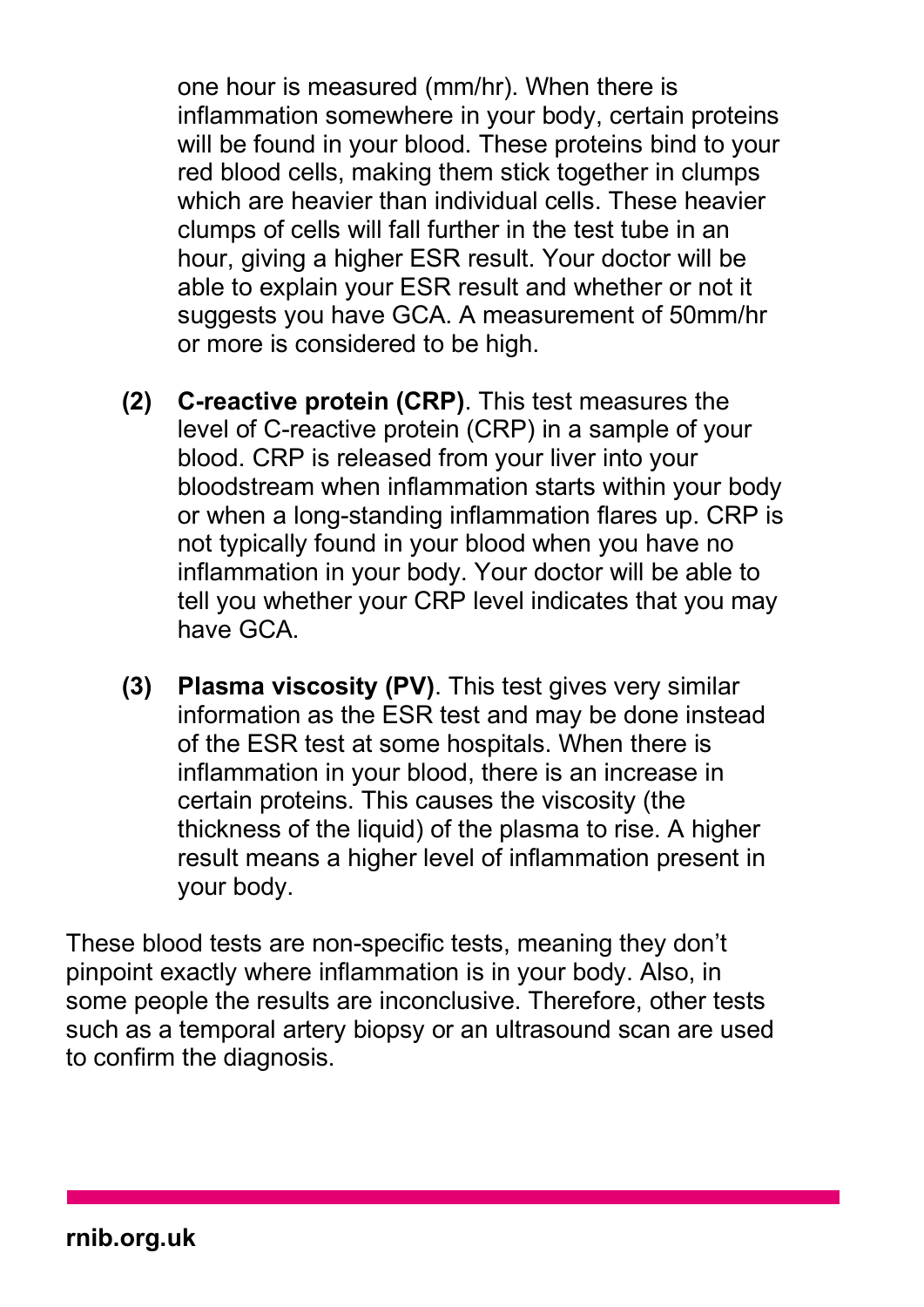- **Temporal artery biopsy**. A small sample of the artery is taken from your temple and examined under a microscope by a specialist doctor called a histopathologist. They look for signs of inflammation in the tissue sample that indicate GCA is present.
- **An ultrasound scan** of the superficial temporal artery can indicate whether or not the artery walls are swollen.

### **What is the treatment for giant cell arteritis?**

#### **Steroids**

If it is suspected that you have GCA, emergency treatment will be started immediately with a high dose of steroids.

Steroids are drugs that reduce inflammation in the body and, if GCA is suspected, you will be given steroid tablets to take even if your test results have not come through yet. The aim of this emergency treatment is to prevent sight loss and other general health concerns such as stroke and heart attack.

You will probably have to take steroid tablets for between one and two years or even longer, with the dose being reduced gradually over time as the inflammation subsides. It is possible to experience relapses of the condition (where the inflammation flares up again) so you may have to restart medication again or your dose may have to be increased.

#### **Biological therapy**

A treatment involving biological therapy has recently been approved for treating GCA. Biological therapy treatments involve the use of drugs that alter a biological process occurring in your body.

With GCA, a number of proteins are produced by the body. One particular protein has been found to be very high in people who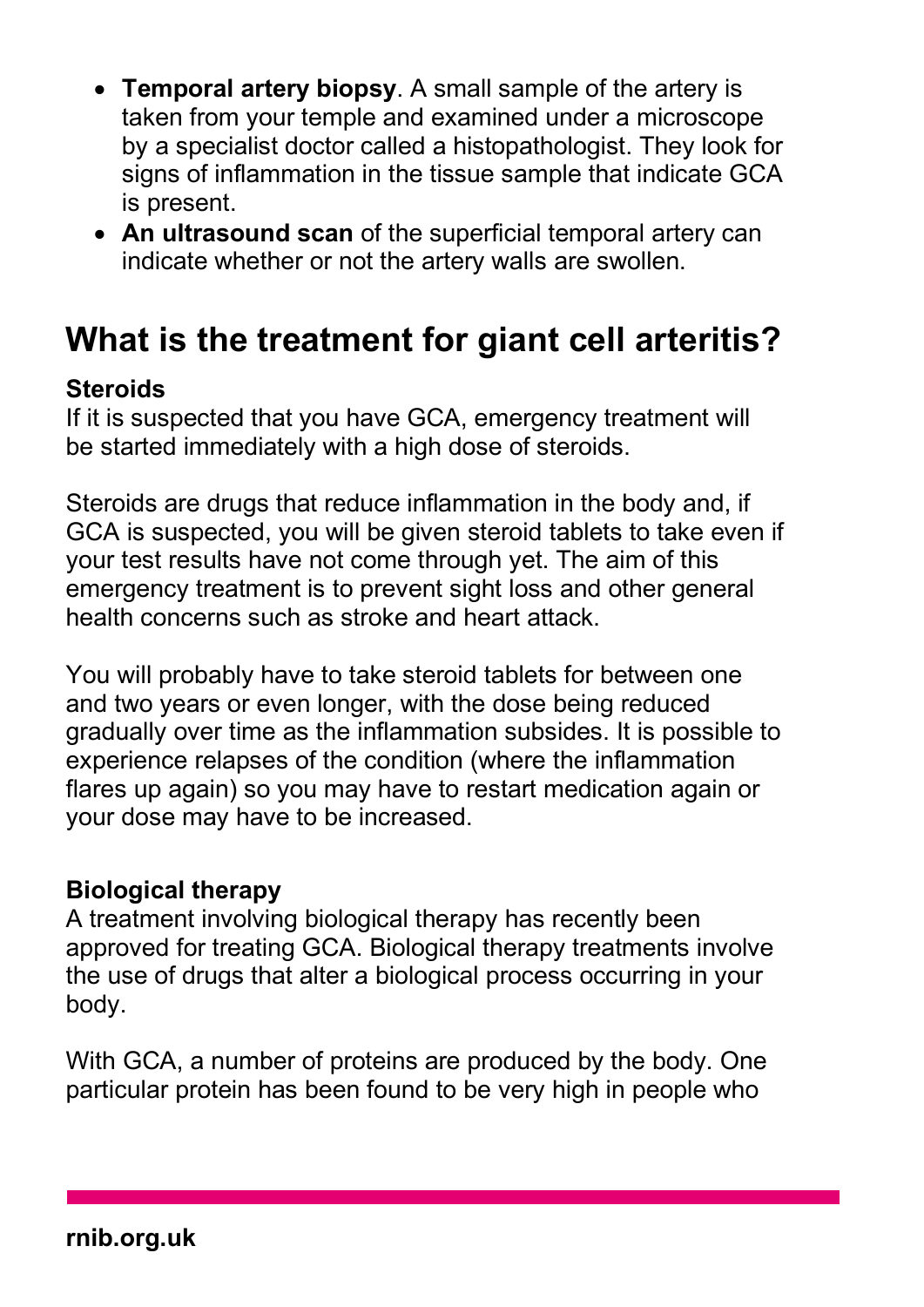have GCA. Biological therapy treatment blocks the action of this protein so that the inflammation is reduced.

It is given as a weekly injection into the skin and you may need to have these injections for up to a year, but your specialist will advise you about this. It may be possible for you to self-inject your treatment at home, but you will be advised as to whether this is appropriate for you.

These injections can be given in addition to your steroid tablets or on their own when steroids have been stopped. Steroids can lead to several unwanted side effects when taken at a high dose for a long time. By adding biological therapy to your treatment, lower doses of steroids can be given while still controlling your GCA.

The advantages of adding biological therapy to your treatment is that it can reduce the amount of steroid you need to take and can also reduce the amount of time to relapse.

It is possible to experience relapses of the condition, so treatment may need to be restarted or increased.

# **Who will manage my condition?**

If your GP suspects that you have GCA, they will carry out the necessary blood tests but treat you immediately with steroids as a precautionary measure. Then they will refer you to a rheumatologist or ophthalmologist to confirm your diagnosis.

A rheumatologist is a hospital doctor who treats people with inflammatory conditions such as GCA and they will manage your condition until they are happy to return you to the care of your GP.

If your sight has been affected, you will also be examined by an ophthalmologist, who will diagnose the effects of GCA on your optic nerve. The ophthalmologist will be the first specialist to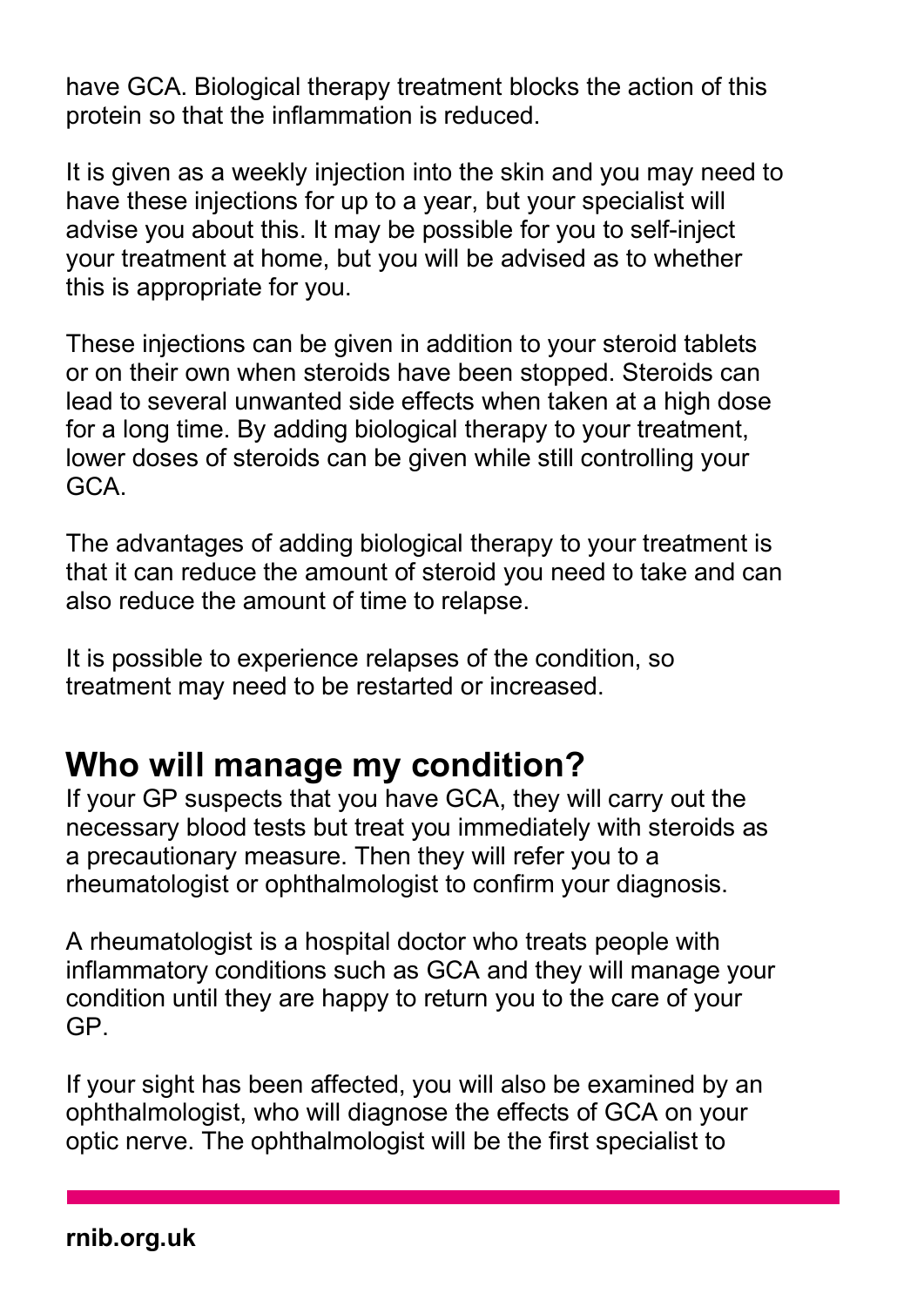examine you if you go to A&E with sight loss in the first place. The ophthalmologist can arrange blood tests and a biopsy to diagnose GCA. They can also refer you to the rheumatologist for further tests and for treatment.

### **What if I already have sight loss due to giant cell arteritis?**

If it is suspected that your sight loss is due to GCA, you may be admitted to hospital for treatment or given treatment to use at home straight away.

If you are admitted, you may be given a high dose of steroids directly into your bloodstream via a drip over the next few days. If you are not admitted, you'll be given high dose steroid tablets to use at home and then followed up by the hospital. The high dose steroids are given to try and bring down the swelling in your arteries as quickly as possible. Unfortunately, there is no treatment available that can bring back the sight loss caused by GCA so it is unlikely that the vision you have lost will return. The aim of this treatment is to prevent further sight loss in your other eye.

### **How will I manage with sight loss due to giant cell arteritis?**

It is rare to lose sight in both eyes at the same time due to GCA. However, if you have lost your sight in one eye, it may take some time to get used to this. You use two eyes together to see in three dimensions (3D) and to judge distances. When you have sight loss in one eye, you may misjudge steps and kerbs, and have difficulty judging the position of things, such as pouring liquids into cups. However, over time your brain will adapt to these changes by taking more notice of the vision in your better eye, so tasks you may have found difficult initially start to get easier.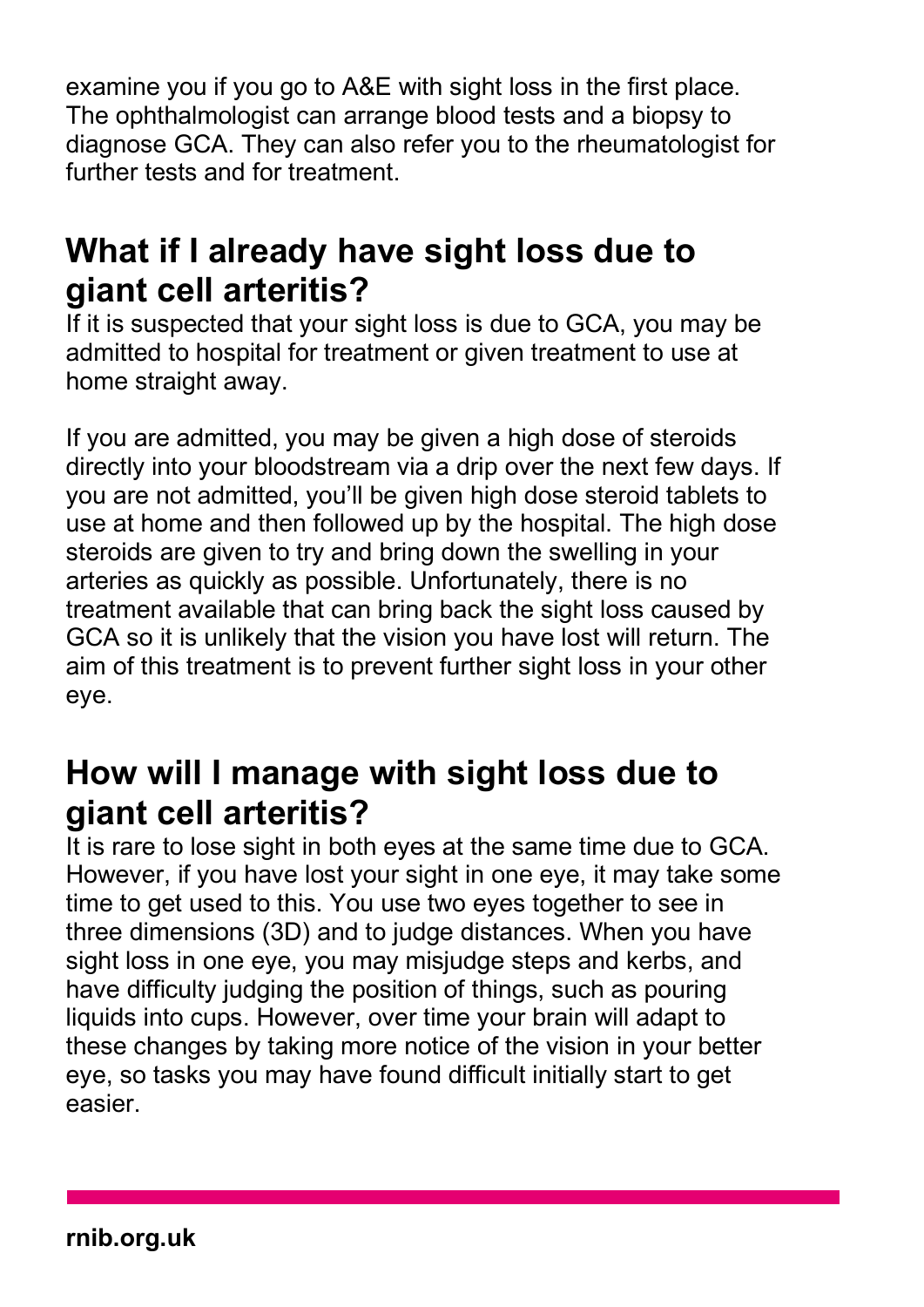# **Can I still drive?**

You may be able to continue driving a car or motorcycle if the vision in your other eye is unaffected by other eye conditions, and can meet the visual requirements for driving. You are required by law to tell the Driver and Vehicle Licensing Authority (DVLA) if you have any eye conditions which may affect your vision in both eyes. Ask your optometrist or your ophthalmologist for advice about whether your sight meets DVLA standards and whether you can continue driving. Even if you are told that your sight does meet DVLA standards, you may be advised to wait until you have adapted to having poorer vision in one eye before you resume driving.

### **What if both my eyes are affected by sight loss?**

If both eyes are affected by GCA or the affected eye was your good eye and you have another sight problem in your other eye, you may need to make changes or use aids to make the most of your remaining sight. This may mean making things bigger, using brighter lighting or using colour to make things easier to see. We have a series of leaflets with helpful information on living with sight loss, including how to make the most of your sight. You can find out more about our range of titles by calling our Helpline 0303 123 9999.

You should ask your ophthalmologist, optometrist or GP about low vision aids and getting a low vision assessment. During this assessment with a low vision specialist, you'll be able to discuss the use of magnifiers and aids to help you to see things more clearly.

You should also ask your ophthalmologist whether you're eligible to be registered as sight impaired (partially sighted) or severely sight impaired (blind). Registration can act as your passport to expert help and sometimes to financial concessions. Even if you aren't registered, a lot of this support is still available to you.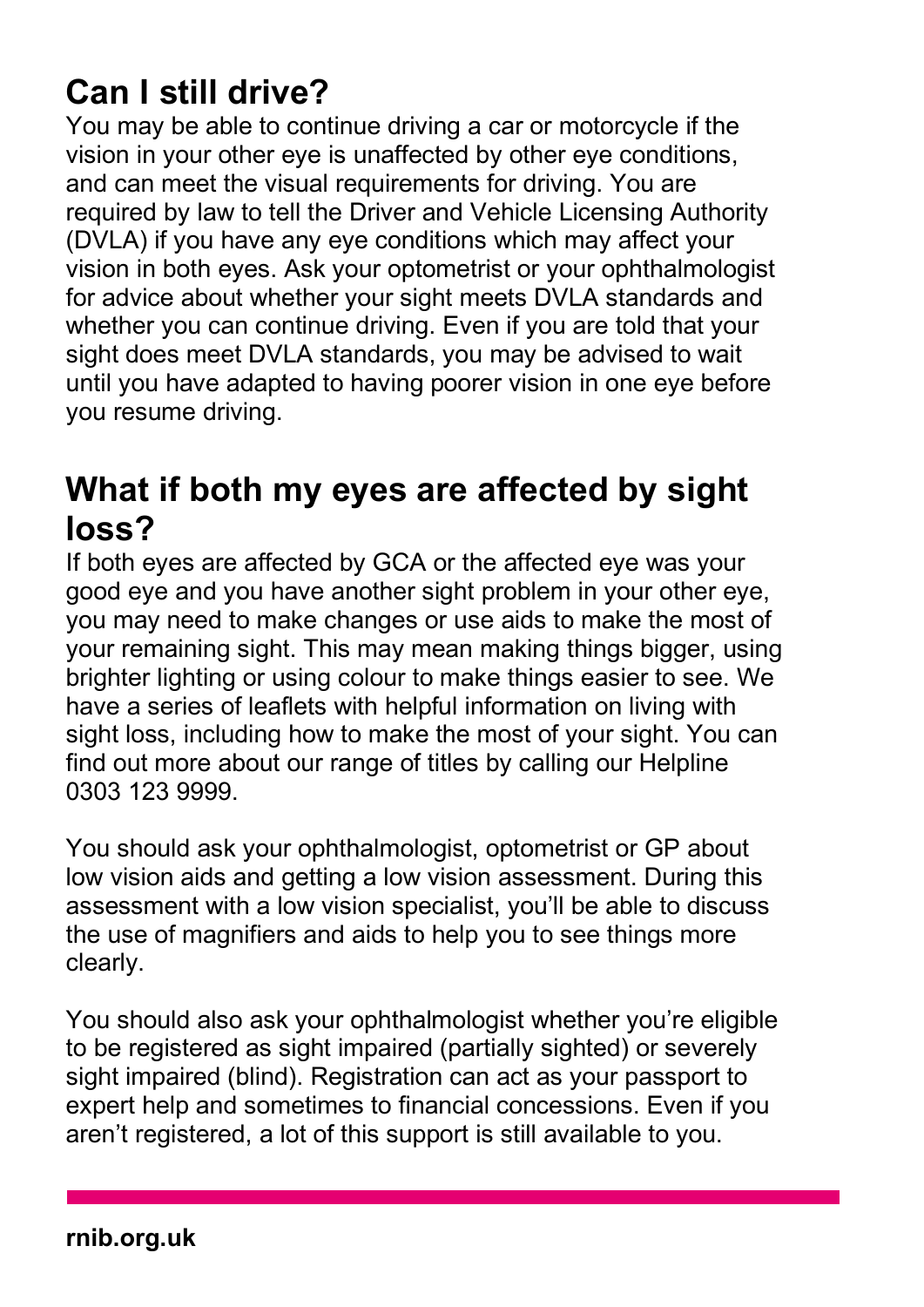Local social services should be able to give you information on staying safe in your home and getting out and about safely. They should also be able to offer you some practical mobility training to give you more confidence when you are out.

### **Are there any other conditions associated with giant cell arteritis?**

About half the people with GCA have another condition called polymyalgia rheumatica (PMR) where the blood vessels supplying some of the larger muscles in your body are inflamed. The muscles particularly affected by PMR are those in your shoulders, neck, hips and back. These muscles can be painful and stiff, particularly on waking. It is possible to have GCA without having PMR as well. It is thought they might be different conditions with the same underlying cause and they are both treated with steroids.

# **Coping**

If you have been diagnosed with GCA with or without sight loss, it's normal to find yourself worrying about the future and how you will manage if your vision changes.

It can sometimes be helpful to talk about these feelings with someone outside of your circle of friends or family. At RNIB, we can help with our telephone Helpline and our Sight Loss Counselling team. Your GP or social worker may also find a counsellor for you if you feel this might help.

Your eye clinic may also have an Eye Clinic Liaison Officer (ECLO), who can be on hand to provide you with further practical and emotional support about your eye condition.

### **Further help and support**

If you have questions about anything you've read in this factsheet, or just want to speak to someone about your eye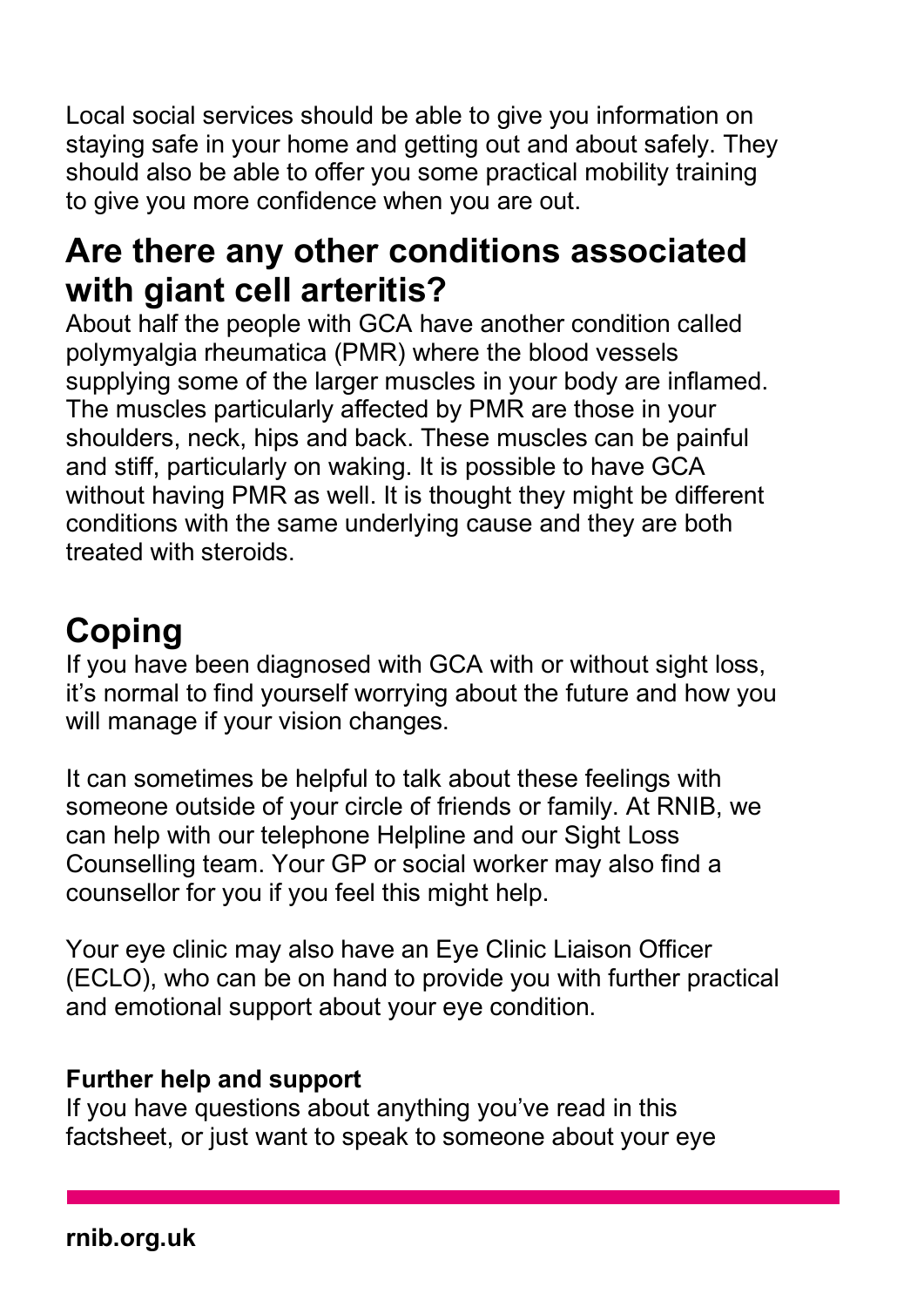condition, please get in touch with us. We're here to support you at every step.

Our Helpline is your direct line to the support, advice and services you need. Whether you want to know more about your eye condition, buy a product from our shop, join our library, find out about possible benefit entitlements, or be put in touch with a trained counsellor, we're only a call away.

It's also a way for you to join RNIB Connect, our community for anyone affected by sight loss. RNIB Connect is free to join and you'll have the chance to meet other people with similar experiences in our helpful, welcoming and supportive community.

Give us a call today to find out how we can help you.

#### **RNIB Helpline 0303 123 9999 helpline@rnib.org.uk**

We're ready to answer your call Monday to Friday 8am to 8pm and Saturday 9.30am to 1pm.

You can also get in touch by post or by visiting our website:

#### **RNIB**

105 Judd Street London WC1H 9NE **rnib.org.uk**

### **Other useful organisations**

**PMRGCA UK (Polymyalgia Rheumatica & Giant Cell Arteritis UK)** is a charity supporting people affected by PMR or GCA. Helpline: 0300 111 5090 Address: BM PMRGCAuk, London WC1N 3XX Website: pmrgca.co.uk